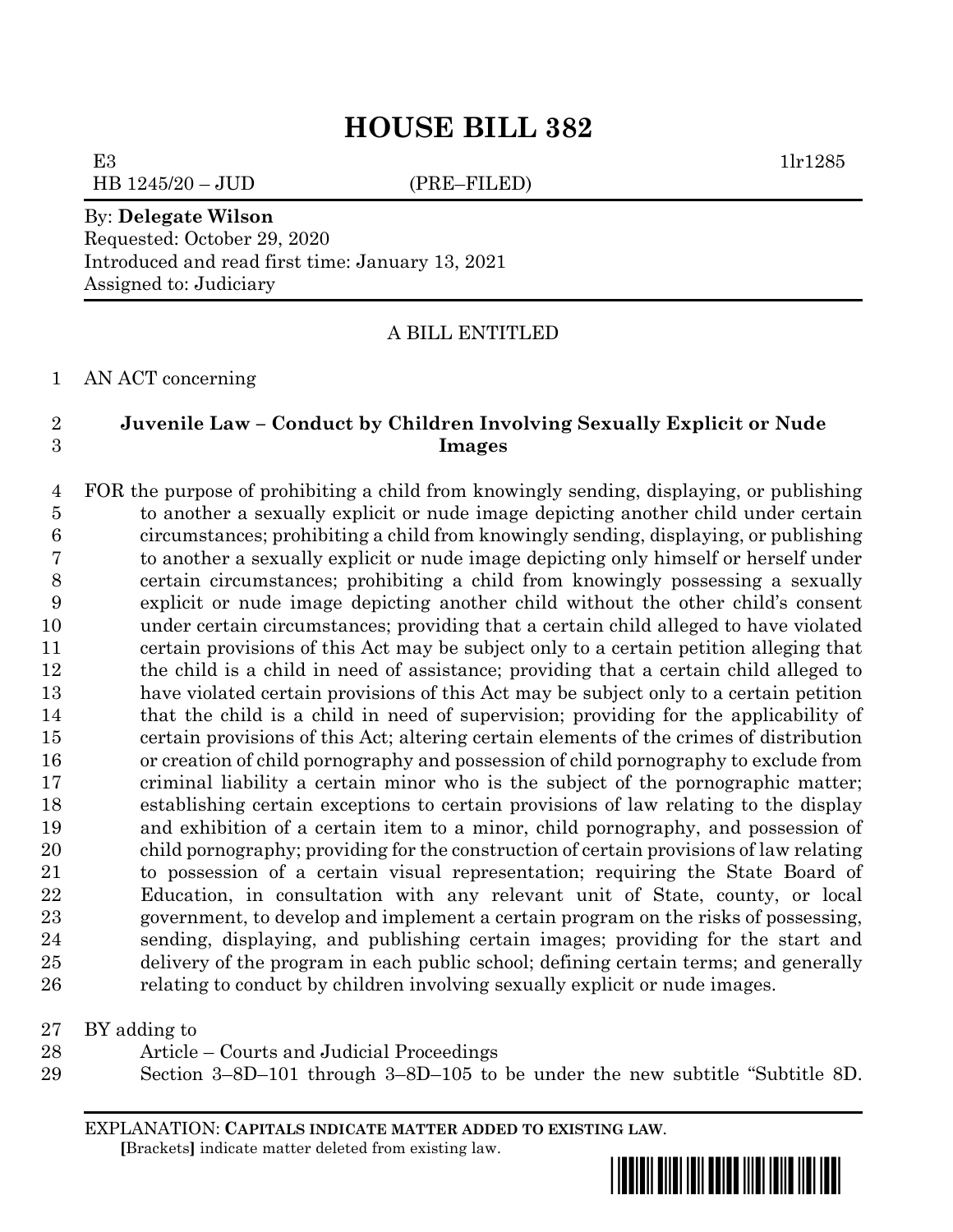| 1                       | Conduct by Children Involving Sexually Explicit or Nude Images"                    |  |
|-------------------------|------------------------------------------------------------------------------------|--|
| $\overline{\mathbf{2}}$ | Annotated Code of Maryland                                                         |  |
| 3                       | (2020 Replacement Volume)                                                          |  |
| 4                       | BY repealing and reenacting, with amendments,                                      |  |
| $\overline{5}$          | Article – Criminal Law                                                             |  |
| 6                       | Section 11-203, 11-207, and 11-208                                                 |  |
| 7                       | Annotated Code of Maryland                                                         |  |
| 8                       | (2012 Replacement Volume and 2020 Supplement)                                      |  |
| 9                       | BY adding to                                                                       |  |
| 10                      | Article - Education                                                                |  |
| 11                      | Section $7-205.3$                                                                  |  |
| 12                      | Annotated Code of Maryland                                                         |  |
| 13                      | (2018 Replacement Volume and 2020 Supplement)                                      |  |
| 14                      | SECTION 1. BE IT ENACTED BY THE GENERAL ASSEMBLY OF MARYLAND,                      |  |
| 15                      | That the Laws of Maryland read as follows:                                         |  |
| 16                      | <b>Article - Courts and Judicial Proceedings</b>                                   |  |
| 17                      | SUBTITLE 8D. CONDUCT BY CHILDREN INVOLVING SEXUALLY EXPLICIT OR NUDE               |  |
| 18                      | IMAGES.                                                                            |  |
| 19                      | $3 - 8D - 101.$                                                                    |  |
| 20<br>21                | (A)<br>IN THIS SUBTITLE THE FOLLOWING WORDS HAVE THE MEANINGS<br><b>INDICATED.</b> |  |
| 22                      | "CHILD" MEANS AN INDIVIDUAL UNDER THE AGE OF 18 YEARS.<br>(B)                      |  |
| $23\,$                  | (C) "SEXUAL CONDUCT" HAS THE MEANING STATED IN § 11-101 OF THE                     |  |
| 24                      | CRIMINAL LAW ARTICLE.                                                              |  |
| $25\,$                  | (D) "SEXUAL EXCITEMENT" HAS THE MEANING STATED IN § 11-101 OF THE                  |  |
| $26\,$                  | CRIMINAL LAW ARTICLE.                                                              |  |
| $27\,$                  | (E) "SEXUALLY EXPLICIT OR NUDE IMAGE" MEANS AN ELECTRONIC OR                       |  |
| $28\,$                  | DIGITAL PHOTOGRAPH, VIDEO, OR OTHER DEPICTION OF:                                  |  |
| 29                      | (1)<br>SEXUAL EXCITEMENT OR SEXUAL CONDUCT; OR                                     |  |
| 30<br>31                | THE GENITALS, BUTTOCKS, PUBIC AREA, OR FEMALE BREAST OF<br>(2)<br>A NUDE HUMAN.    |  |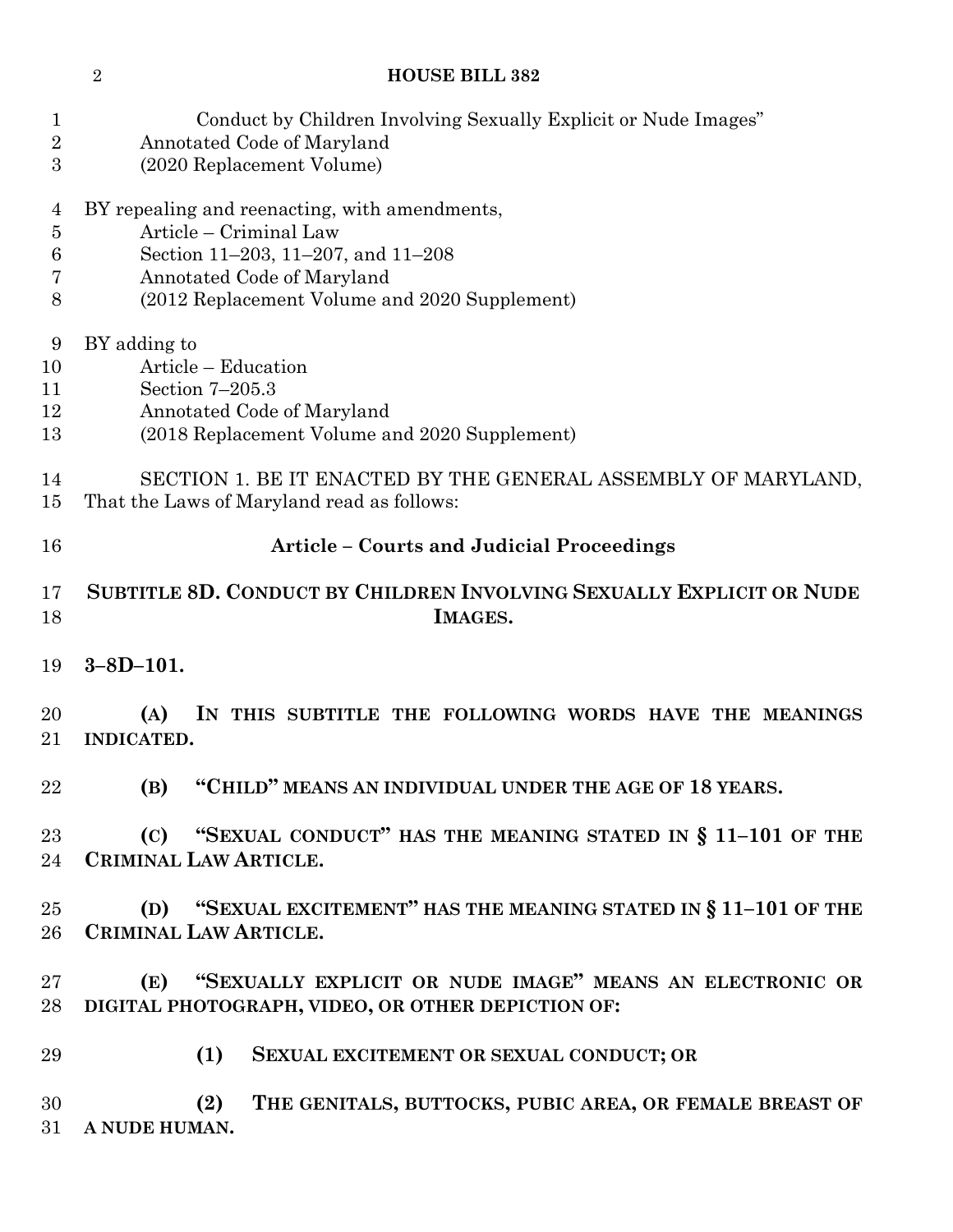**3–8D–102. THIS SUBTITLE DOES NOT APPLY TO A CHILD WHO POSSESSES, SENDS, DISPLAYS, OR PUBLISHES A SEXUALLY EXPLICIT OR NUDE IMAGE: (1) THAT THE CHILD KNOWS OR REASONABLY SHOULD KNOW: (I) CONSISTS OF, DEPICTS, OR WAS CREATED BECAUSE OF: 1. AN ACT OF SEXUALLY ASSAULTIVE BEHAVIOR, AS DEFINED IN § 10–923 OF THIS ARTICLE; 2. SEX TRAFFICKING, AS DEFINED IN § 5–701 OF THE FAMILY LAW ARTICLE; 3. A VIOLATION OF § 3–709 OF THE CRIMINAL LAW ARTICLE; OR 4. THE VIOLATION OF A LAW OF ANOTHER STATE, THE UNITED STATES, OR A FOREIGN COUNTRY THAT IS EQUIVALENT TO AN OFFENSE UNDER ITEMS 1 THROUGH 3 OF THIS ITEM; OR (II) WAS CREATED OR PRODUCED WITHOUT THE CONSENT OF A PERSON DEPICTED IN THE SEXUALLY EXPLICIT OR NUDE IMAGE; OR (2) THE POSSESSION, TRANSMISSION, DISPLAY, OR PUBLICATION OF WHICH IS DIRECTLY RELATED TO THE FINANCIAL GAIN OF ANY PERSON. 3–8D–103. (A) A CHILD MAY NOT KNOWINGLY SEND, DISPLAY, OR PUBLISH TO ANOTHER A SEXUALLY EXPLICIT OR NUDE IMAGE DEPICTING ANOTHER CHILD UNLESS: (1) (I) EACH PERSON DEPICTED IN THE SEXUALLY EXPLICIT OR NUDE IMAGE GAVE THE CHILD PERMISSION TO SEND, DISPLAY, OR PUBLISH THE SEXUALLY EXPLICIT OR NUDE IMAGE; OR (II) NO PERSON DEPICTED IN THE SEXUALLY EXPLICIT OR NUDE IMAGE HAD A REASONABLE EXPECTATION THAT THE SEXUALLY EXPLICIT OR NUDE IMAGE WOULD REMAIN PRIVATE; (2) THE SEXUALLY EXPLICIT OR NUDE IMAGE:**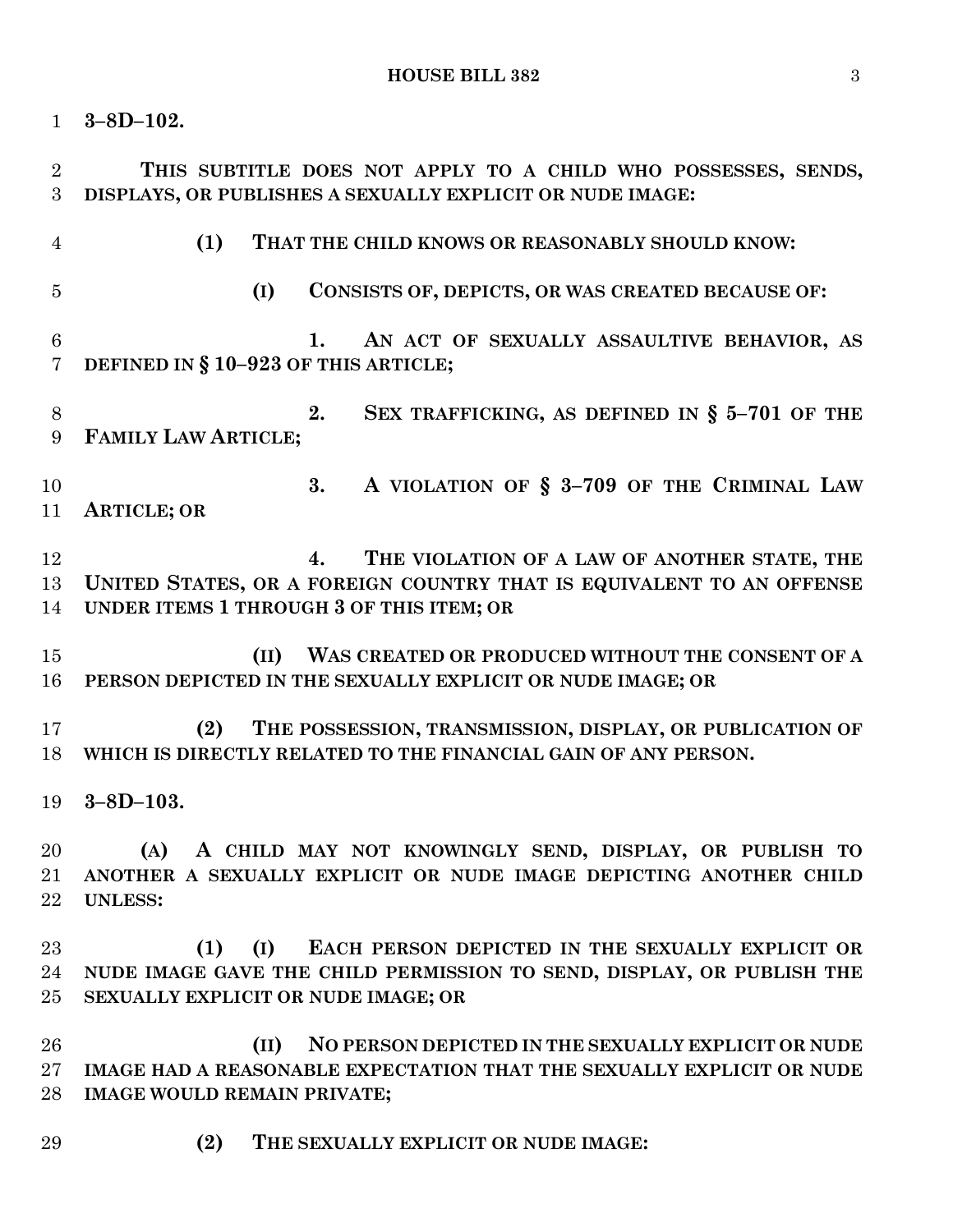**(I) WAS SOLICITED OR REQUESTED BY EACH PERSON WHO RECEIVED, OBSERVED, OR OTHERWISE VIEWED THE SEXUALLY EXPLICIT OR NUDE IMAGE; OR**

 **(II) WAS SENT, DISPLAYED, OR PUBLISHED UNDER CIRCUMSTANCES IN WHICH EACH PERSON WHO RECEIVED, OBSERVED, OR OTHERWISE VIEWED THE SEXUALLY EXPLICIT OR NUDE IMAGE AGREED TO RECEIVE, OBSERVE, OR OTHERWISE VIEW THE SEXUALLY EXPLICIT OR NUDE IMAGE; AND**

 **(3) NO PERSON WHO RECEIVED, OBSERVED, OR OTHERWISE VIEWED THE SEXUALLY EXPLICIT OR NUDE IMAGE SUFFERED EMOTIONAL DISTRESS FROM RECEIVING, OBSERVING, OR OTHERWISE VIEWING THE SEXUALLY EXPLICIT OR NUDE IMAGE.**

 **(B) A CHILD MAY NOT KNOWINGLY SEND, DISPLAY, OR PUBLISH TO ANOTHER A SEXUALLY EXPLICIT OR NUDE IMAGE DEPICTING ONLY THE CHILD UNLESS:**

- 
- **(1) THE SEXUALLY EXPLICIT OR NUDE IMAGE:**

 **(I) WAS SOLICITED OR REQUESTED BY EACH PERSON WHO RECEIVED, OBSERVED, OR OTHERWISE VIEWED THE SEXUALLY EXPLICIT OR NUDE IMAGE; OR**

 **(II) WAS SENT, DISPLAYED, OR PUBLISHED UNDER CIRCUMSTANCES IN WHICH EACH PERSON WHO RECEIVED, OBSERVED, OR OTHERWISE VIEWED THE SEXUALLY EXPLICIT OR NUDE IMAGE AGREED TO RECEIVE, OBSERVE, OR OTHERWISE VIEW THE SEXUALLY EXPLICIT OR NUDE IMAGE; AND**

 **(2) NO PERSON WHO RECEIVED, OBSERVED, OR OTHERWISE VIEWED THE SEXUALLY EXPLICIT OR NUDE IMAGE SUFFERED EMOTIONAL DISTRESS FROM RECEIVING, OBSERVING, OR OTHERWISE VIEWING THE SEXUALLY EXPLICIT OR NUDE IMAGE.**

**3–8D–104.**

 **A CHILD MAY NOT KNOWINGLY POSSESS A SEXUALLY EXPLICIT OR NUDE IMAGE DEPICTING ANOTHER CHILD WITHOUT THE OTHER CHILD'S CONSENT UNLESS THE CHILD, WITHIN 72 HOURS AFTER INITIALLY VIEWING THE SEXUALLY EXPLICIT OR NUDE IMAGE:**

**(1) TOOK REASONABLE STEPS TO DESTROY THE SEXUALLY EXPLICIT**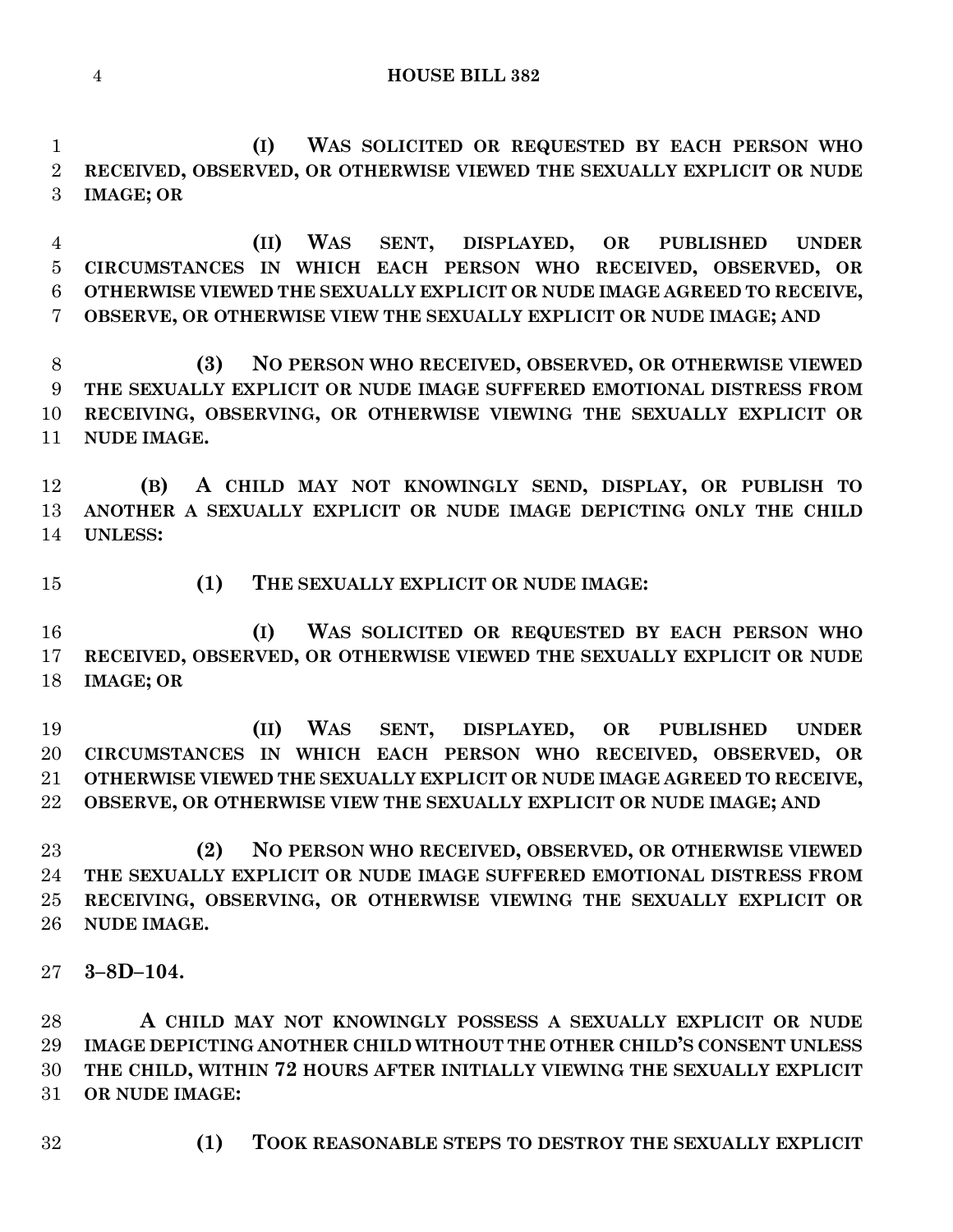**OR NUDE IMAGE; OR**

 **(2) REPORTED THE SEXUALLY EXPLICIT OR NUDE IMAGE TO THE CHILD'S PARENT, GUARDIAN, OR CUSTODIAN. 3–8D–105. (A) A CHILD ALLEGED TO HAVE VIOLATED THIS SUBTITLE MAY BE SUBJECT ONLY TO A PETITION ALLEGING THAT THE CHILD IS A CHILD IN NEED OF ASSISTANCE UNDER SUBTITLE 8 OF THIS TITLE IF: (1) THE CHILD IS YOUNGER THAN 13 YEARS OF AGE; OR (2) THE CHILD IS AT LEAST 13 YEARS OF AGE AND IS NOT ALLEGED TO HAVE VIOLATED § 3–8D–103 OF THIS SUBTITLE. (B) A CHILD WHO IS AT LEAST 13 YEARS OF AGE AND IS ALLEGED TO HAVE VIOLATED § 3–8D–103 OF THIS SUBTITLE MAY BE SUBJECT ONLY TO A PETITION ALLEGING THAT THE CHILD IS A CHILD IN NEED OF SUPERVISION UNDER SUBTITLE 8A OF THIS TITLE. Article – Criminal Law** 11–203. (a) (1) In this section the following words have the meanings indicated. (2) "Distribute" includes to rent. (3) "Illicit sex" means: (i) human genitals in a state of sexual stimulation or arousal; (ii) acts of human masturbation, sexual intercourse, or sodomy; or 22 (iii) fondling or other erotic touching of human genitals.  $(4)$  "Item" means a: 24 (i) still picture or photograph; (ii) book, pocket book, pamphlet, or magazine; (iii) videodisc, videotape, video game, film, or computer disc; or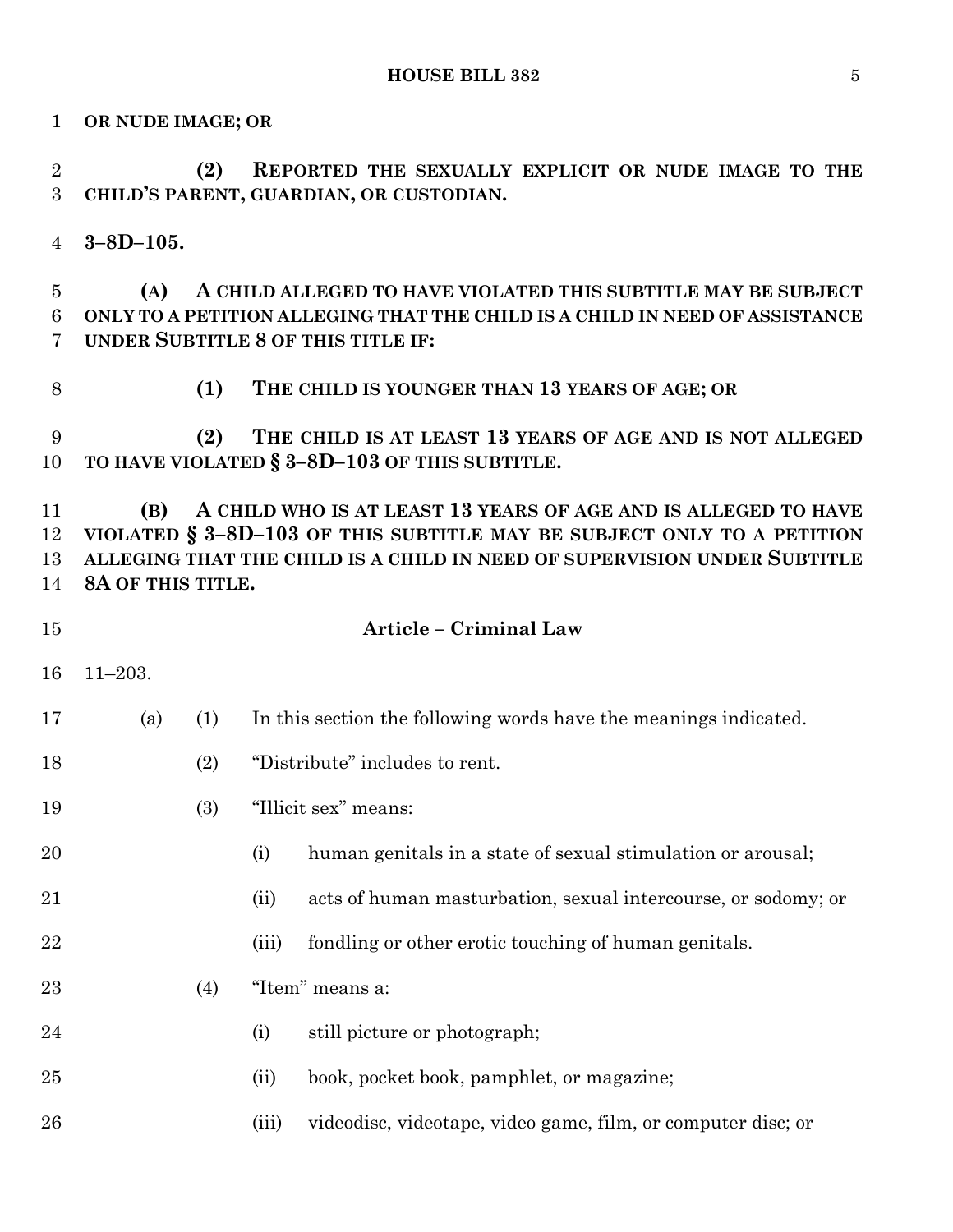|                                    | $\,6\,$                          | <b>HOUSE BILL 382</b>                                                                                                                                                                                                                                                                                                                                 |
|------------------------------------|----------------------------------|-------------------------------------------------------------------------------------------------------------------------------------------------------------------------------------------------------------------------------------------------------------------------------------------------------------------------------------------------------|
| $\mathbf{1}$                       |                                  | recorded telephone message.<br>(iv)                                                                                                                                                                                                                                                                                                                   |
| $\overline{2}$                     | (5)                              | "Obscene" means:                                                                                                                                                                                                                                                                                                                                      |
| $\boldsymbol{3}$<br>$\overline{4}$ |                                  | that the average adult applying contemporary community<br>(i)<br>standards would find that the work, taken as a whole, appeals to the prurient interest;                                                                                                                                                                                              |
| $\overline{5}$<br>6<br>7           |                                  | that the work depicts sexual conduct specified in subsection (b)<br>(ii)<br>of this section in a way that is patently offensive to prevailing standards in the adult<br>community as a whole with respect to what is suitable material; and                                                                                                           |
| 8<br>9                             |                                  | that the work, taken as a whole, lacks serious artistic,<br>(iii)<br>educational, literary, political, or scientific value.                                                                                                                                                                                                                           |
| 10                                 | (6)                              | "Partially nude figure" means a figure with:                                                                                                                                                                                                                                                                                                          |
| 11<br>12                           |                                  | less than completely and opaquely covered human genitals, pubic<br>(i)<br>region, buttocks, or female breast below a point immediately above the top of the areola; or                                                                                                                                                                                |
| 13<br>14                           | completely and opaquely covered. | human male genitals in a discernibly turgid state, even if<br>(ii)                                                                                                                                                                                                                                                                                    |
| 15<br>16                           | (b)<br>(1)                       | [A] EXCEPT AS PROVIDED UNDER SUBSECTION (E) OF THIS<br><b>SECTION, A</b> person may not willfully or knowingly display or exhibit to a minor an item:                                                                                                                                                                                                 |
| 17<br>18                           |                                  | the cover or content of which is principally made up of an obscene<br>(i)<br>description or depiction of illicit sex; or                                                                                                                                                                                                                              |
| 19<br>20                           | figure.                          | that consists of an obscene picture of a nude or partially nude<br>(ii)                                                                                                                                                                                                                                                                               |
| $21\,$<br>22<br>23                 | (2)<br>item:                     | A person may not willfully or knowingly engage in the business of<br>displaying, exhibiting, selling, showing, advertising for sale, or distributing to a minor an                                                                                                                                                                                    |
| 24<br>$25\,$                       |                                  | the cover or content of which is principally made up of an obscene<br>(i)<br>description or depiction of illicit sex; or                                                                                                                                                                                                                              |
| 26<br>$27\,$                       | figure.                          | that consists of an obscene picture of a nude or partially nude<br>(ii)                                                                                                                                                                                                                                                                               |
| 28<br>29<br>30<br>31               | (3)                              | If a newsstand or other place of business is frequented by minors, the<br>owner, operator, franchisee, manager, or an employee with managerial responsibility may<br>not openly and knowingly display at the place of business an item whose sale, display,<br>exhibition, showing, or advertising is prohibited by paragraph (2) of this subsection. |
| $32\,$                             | $\left( \mathrm{c}\right)$       | The provision of services or facilities by a telephone company under a tariff                                                                                                                                                                                                                                                                         |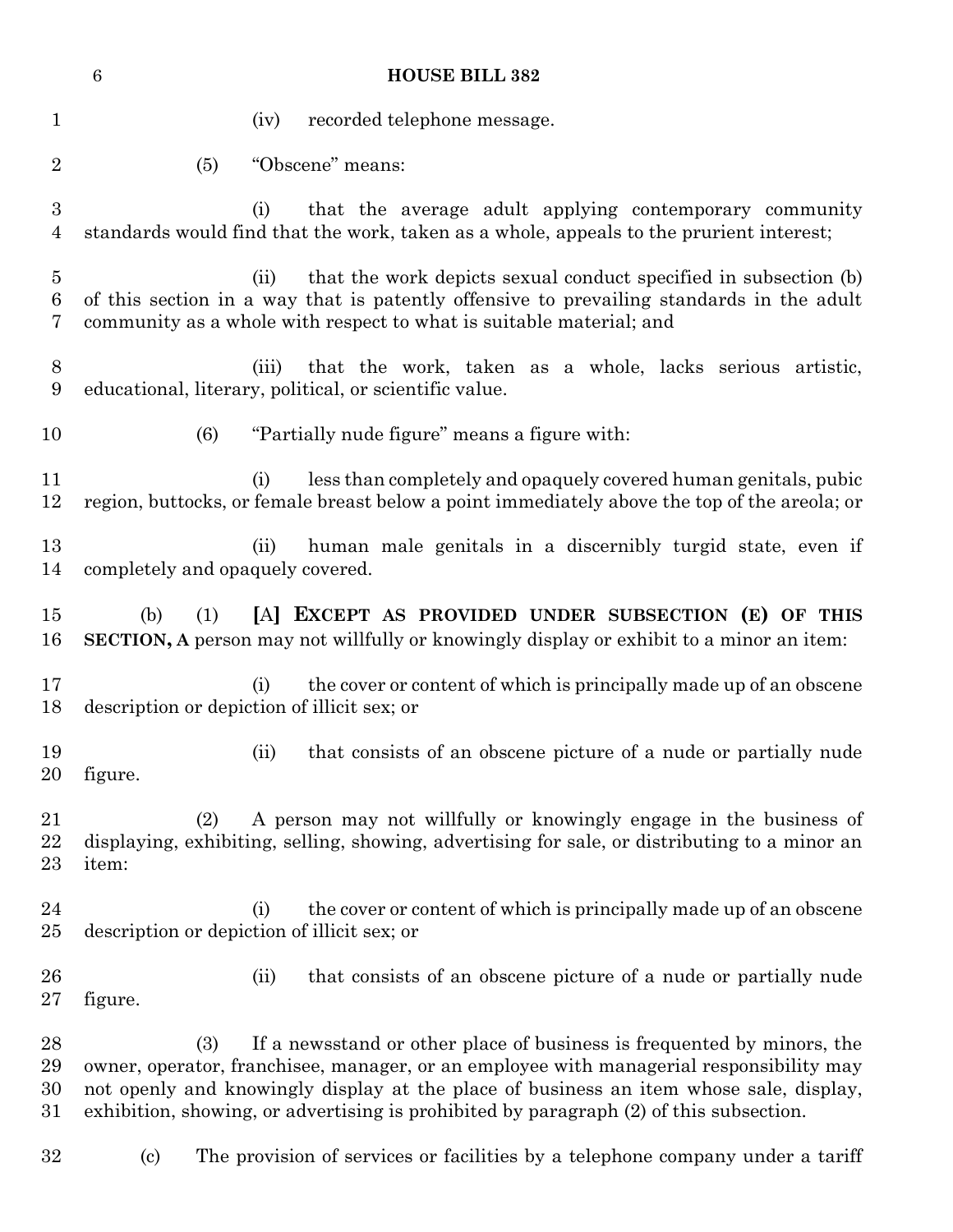## **HOUSE BILL 382** 7

| $\mathbf{1}$<br>$\overline{2}$     | approved by the Public Service Commission is not a violation of subsection (b) of this section<br>relating to recorded telephone messages.                                                                                                                                                         |
|------------------------------------|----------------------------------------------------------------------------------------------------------------------------------------------------------------------------------------------------------------------------------------------------------------------------------------------------|
| $\boldsymbol{3}$<br>$\overline{4}$ | A person who violates this section is guilty of a misdemeanor and on conviction<br>(d)<br>is subject to:                                                                                                                                                                                           |
| $\overline{5}$<br>$6\phantom{.}6$  | for a first violation, imprisonment not exceeding 1 year or a fine not<br>(1)<br>exceeding \$1,000 or both; and                                                                                                                                                                                    |
| 7<br>8                             | for each subsequent violation, imprisonment not exceeding 3 years or a<br>(2)<br>fine not exceeding \$5,000 or both.                                                                                                                                                                               |
| 9<br>10<br>11<br>12                | A MINOR MAY NOT BE FOUND TO HAVE VIOLATED THIS SECTION FOR<br>(E)<br>DISPLAYING OR EXHIBITING AN ITEM TO ANOTHER MINOR UNLESS THE ITEM<br>CONSISTS OF OR IS PRINCIPALLY MADE UP OF A DEPICTION OR OBSCENE PICTURE<br><b>CREATED OR OTHERWISE PRODUCED:</b>                                         |
| 13                                 | (1)<br><b>BECAUSE OF:</b>                                                                                                                                                                                                                                                                          |
| 14<br>15                           | (I)<br>AN ACT OF SEXUALLY ASSAULTIVE BEHAVIOR, AS DEFINED<br>IN § 10-923 OF THE COURTS ARTICLE;                                                                                                                                                                                                    |
| 16<br>17                           | SEX TRAFFICKING, AS DEFINED IN $\S$ 5-701 OF THE FAMILY<br>(II)<br>LAW ARTICLE;                                                                                                                                                                                                                    |
| 18                                 | A VIOLATION OF § 3-709 OF THIS ARTICLE; OR<br>(III)                                                                                                                                                                                                                                                |
| 19<br>20<br>21                     | THE VIOLATION OF A LAW OF ANOTHER STATE, THE UNITED<br>(IV)<br>STATES, OR A FOREIGN COUNTRY THAT IS EQUIVALENT TO AN OFFENSE UNDER<br>ITEMS (I) THROUGH (III) OF THIS ITEM; OR                                                                                                                     |
| 22                                 | (2)<br>WITHOUT THE CONSENT OF A PERSON DEPICTED.                                                                                                                                                                                                                                                   |
| 23                                 | $11 - 207$ .                                                                                                                                                                                                                                                                                       |
| 24<br>$25\,$                       | [A] EXCEPT AS PROVIDED IN SUBSECTION (D) OF THIS SECTION, A person<br>(a)<br>may not:                                                                                                                                                                                                              |
| 26<br>$27\,$<br>28<br>29           | cause, induce, solicit, or knowingly allow <b>ANOTHER WHO IS</b> a minor to<br>(1)<br>engage as a subject in the production of obscene matter or a visual representation or<br>performance that depicts ANOTHER WHO IS a minor engaged as a subject in<br>sadomasochistic abuse or sexual conduct; |
| 30                                 | photograph or film ANOTHER WHO IS a minor engaging in an obscene<br>(2)                                                                                                                                                                                                                            |

act, sadomasochistic abuse, or sexual conduct;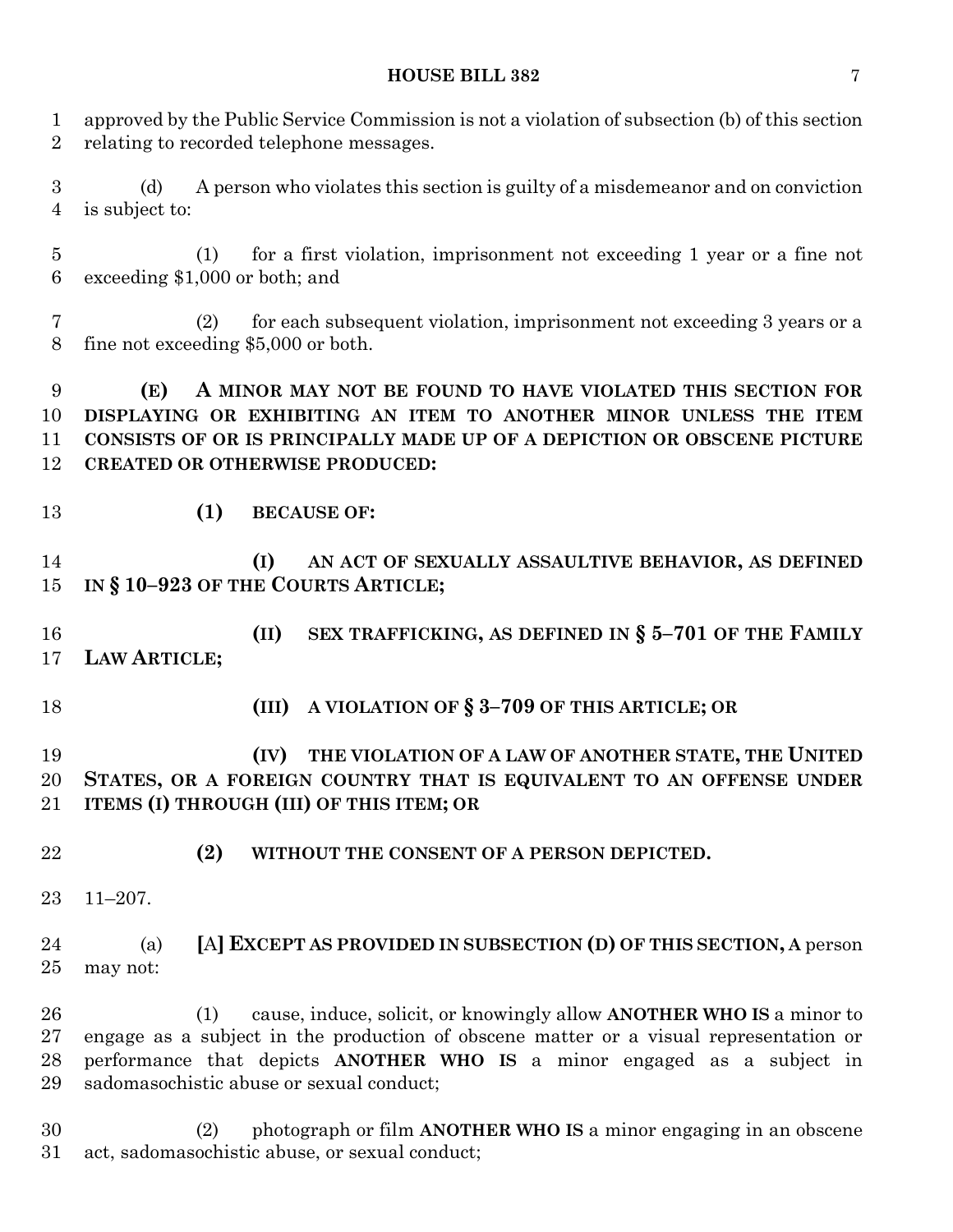(3) use a computer to depict or describe **ANOTHER WHO IS** a minor engaging in an obscene act, sadomasochistic abuse, or sexual conduct;

 (4) knowingly promote, advertise, solicit, distribute, or possess with the intent to distribute any matter, visual representation, or performance:

 (i) that depicts **ANOTHER WHO IS** a minor engaged as a subject in sadomasochistic abuse or sexual conduct; or

 (ii) in a manner that reflects the belief, or that is intended to cause another to believe, that the matter, visual representation, or performance depicts **ANOTHER WHO IS** a minor engaged as a subject of sadomasochistic abuse or sexual conduct; or

 (5) use a computer to knowingly compile, enter, transmit, make, print, publish, reproduce, cause, allow, buy, sell, receive, exchange, or disseminate any notice, statement, advertisement, or minor's name, telephone number, place of residence, physical characteristics, or other descriptive or identifying information for the purpose of engaging in, facilitating, encouraging, offering, or soliciting unlawful sadomasochistic abuse or sexual conduct of or with **ANOTHER WHO IS** a minor.

 (b) A person who violates this section is guilty of a felony and on conviction is subject to:

 (1) for a first violation, imprisonment not exceeding 10 years or a fine not exceeding \$25,000 or both; and

 (2) for each subsequent violation, imprisonment not exceeding 20 years or a fine not exceeding \$50,000 or both.

 (c) (1) (i) This paragraph applies only if the minor's identity is unknown or the minor is outside the jurisdiction of the State.

 (ii) In an action brought under this section, the State is not required 26 to identify or produce testimony from the minor who is depicted in the obscene matter or in any visual representation or performance that depicts the minor engaged as a subject in sadomasochistic abuse or sexual conduct.

 (2) The trier of fact may determine whether an individual who is depicted in an obscene matter, or any visual representation or performance as the subject in sadomasochistic abuse or sexual conduct, was a minor by:

- 
- (i) observation of the matter depicting the individual;

 (ii) oral testimony by a witness to the production of the matter, representation, or performance;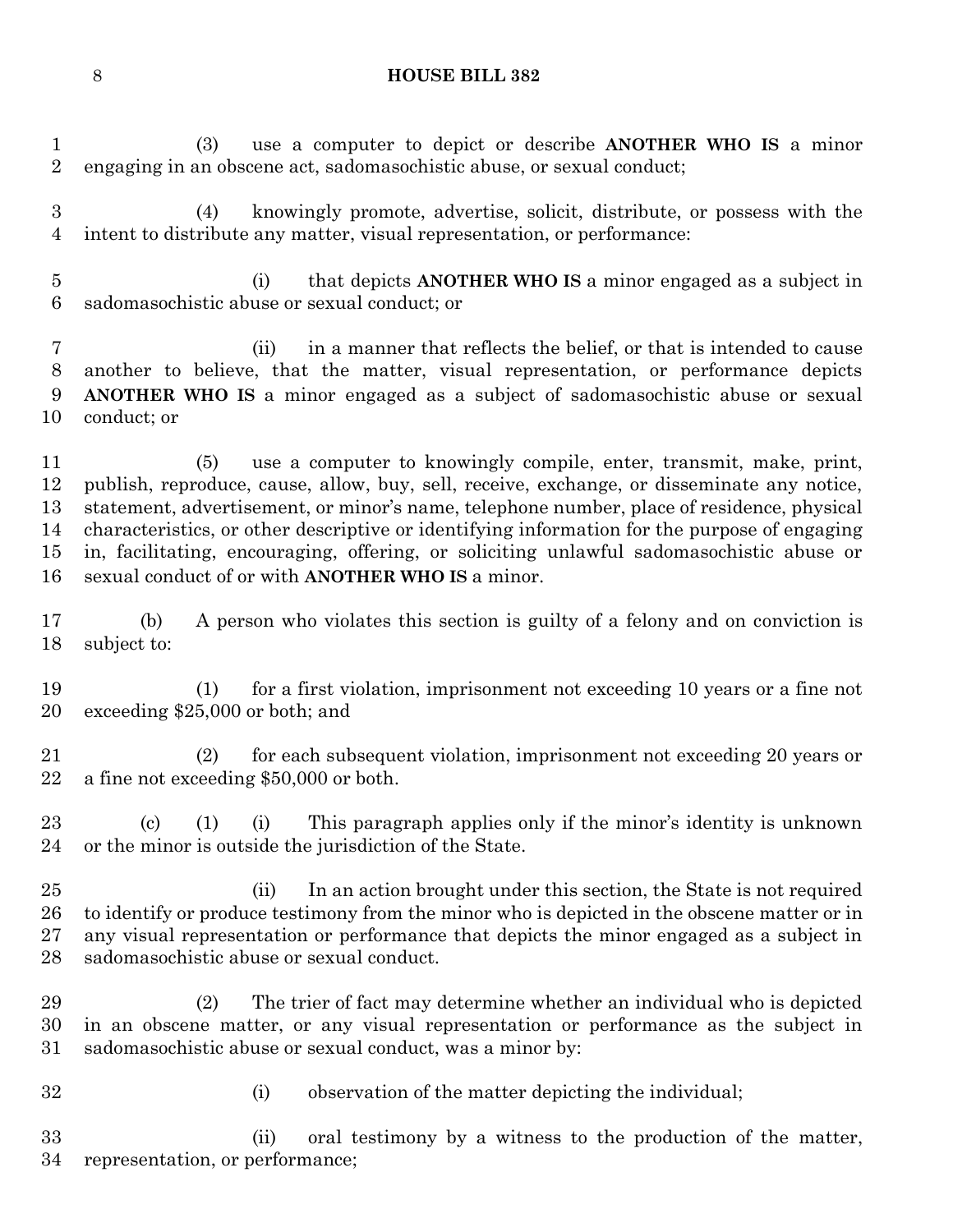### **HOUSE BILL 382** 9

(iii) expert medical testimony; or

 (iv) any other method authorized by an applicable provision of law or rule of evidence.

 **(D) (1) SUBJECT TO PARAGRAPH (2) OF THIS SUBSECTION, A MINOR MAY NOT BE FOUND TO HAVE VIOLATED THIS SECTION FOR CONDUCT THAT VIOLATES § 3–8D–103 OF THE COURTS ARTICLE.**

 **(2) NOTHING IN THIS SUBSECTION MAY BE CONSTRUED TO PROHIBIT A PROSECUTION OR PROCEEDING ALLEGING A DELINQUENT ACT AGAINST A MINOR WHO IS INELIGIBLE TO BE THE SUBJECT OF A PETITION ALLEGING THAT THE MINOR IS A CHILD IN NEED OF ASSISTANCE OR A PETITION ALLEGING THAT THE MINOR IS A CHILD IN NEED OF SUPERVISION UNDER TITLE 3, SUBTITLE 8D OF THE COURTS ARTICLE.**

11–208.

 (a) (1) In this section, "indistinguishable from an actual and identifiable child" means an ordinary person would conclude that the image is of an actual and identifiable minor.

 (2) "Indistinguishable from an actual and identifiable child" includes a computer–generated image that has been created, adapted, or modified to appear as an actual and identifiable child.

 (3) "Indistinguishable from an actual and identifiable child" does not include images or items depicting minors that are:

- (i) drawings;
- (ii) cartoons;
- 24 (iii) sculptures; or
- (iv) paintings.

 (b) **[**A**] EXCEPT AS PROVIDED IN SUBSECTION (F) OF THIS SECTION, A** person may not knowingly possess and intentionally retain a film, videotape, photograph, or other visual representation showing **ANOTHER WHO IS** an actual child or a computer–generated image that is indistinguishable from **ANOTHER WHO IS** an actual and identifiable child under the age of 16 years:

(1) engaged as a subject of sadomasochistic abuse;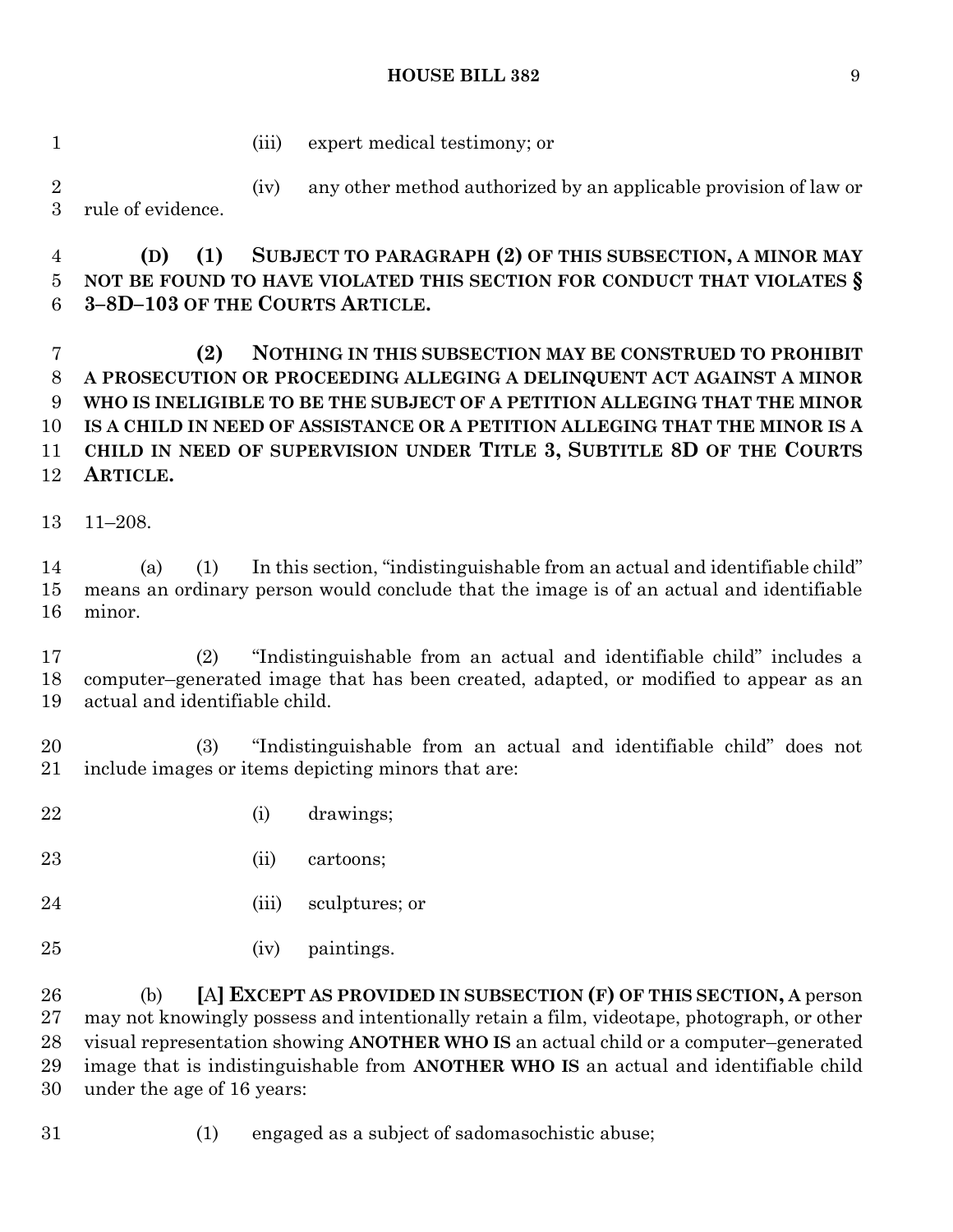|                          | 10<br><b>HOUSE BILL 382</b>                                                                                                                                                                                                                                                  |
|--------------------------|------------------------------------------------------------------------------------------------------------------------------------------------------------------------------------------------------------------------------------------------------------------------------|
| $\mathbf 1$              | (2)<br>engaged in sexual conduct; or                                                                                                                                                                                                                                         |
| $\overline{2}$           | in a state of sexual excitement.<br>(3)                                                                                                                                                                                                                                      |
| 3<br>4<br>$\overline{5}$ | Except as provided in paragraph (2) of this subsection, a person who<br>(1)<br>$\left( \mathrm{c}\right)$<br>violates this section is guilty of a misdemeanor and on conviction is subject to imprisonment<br>not exceeding 5 years or a fine not exceeding \$2,500 or both. |
| 6<br>7<br>8              | A person who violates this section, having previously been convicted<br>(2)<br>under this section, is guilty of a felony and on conviction is subject to imprisonment not<br>exceeding 10 years or a fine not exceeding \$10,000 or both.                                    |
| 9                        | (d)<br>Nothing in this section may be construed to prohibit:                                                                                                                                                                                                                 |
| 10<br>11                 | (1)<br>a parent from possessing visual representations of the parent's own<br>child in the nude unless the visual representations show the child engaged:                                                                                                                    |
| 12                       | $[(1)]$ $(I)$<br>as a subject of sadomasochistic abuse; or                                                                                                                                                                                                                   |
| 13                       | $[(2)]$ (II)<br>in sexual conduct and in a state of sexual excitement; OR                                                                                                                                                                                                    |
| 14                       | (2)<br>A PERSON FROM POSSESSING:                                                                                                                                                                                                                                             |
| 15<br>16<br>17           | (I)<br><b>VISUAL</b><br><b>REPRESENTATION</b><br><b>DESCRIBED</b><br><b>UNDER</b><br>A<br>SUBSECTION (B) OF THIS SECTION SHOWING ONLY THE PERSON WHO POSSESSES<br>THE VISUAL REPRESENTATION; OR                                                                              |
| 18<br>19<br>20           | (II)<br>COMPUTER-GENERATED IMAGE<br><b>DESCRIBED</b><br><b>UNDER</b><br>$\mathbf{A}$<br>SUBSECTION (B) OF THIS SECTION THAT IS INDISTINGUISHABLE FROM THE PERSON<br>WHO POSSESSES THE COMPUTER-GENERATED IMAGE.                                                              |
| 21<br>22                 | It is an affirmative defense to a charge of violating this section that the person<br>(e)<br>promptly and in good faith:                                                                                                                                                     |
| 23                       | (1)<br>took reasonable steps to destroy each visual representation; or                                                                                                                                                                                                       |
| 24                       | (2)<br>reported the matter to a law enforcement agency.                                                                                                                                                                                                                      |
| 25<br>26<br>27           | SUBJECT TO PARAGRAPH (2) OF THIS SUBSECTION, A MINOR MAY<br>(1)<br>(F)<br>NOT BE FOUND TO HAVE VIOLATED THIS SECTION FOR CONDUCT THAT VIOLATES §<br>3-8D-103 OF THE COURTS ARTICLE.                                                                                          |
| 28<br>29<br>30           | (2)<br>NOTHING IN THIS SUBSECTION MAY BE CONSTRUED TO PROHIBIT<br>A PROSECUTION OR PROCEEDING ALLEGING A DELINQUENT ACT AGAINST A MINOR<br>WHO IS INELIGIBLE TO BE THE SUBJECT OF A PETITION ALLEGING THAT THE MINOR                                                         |